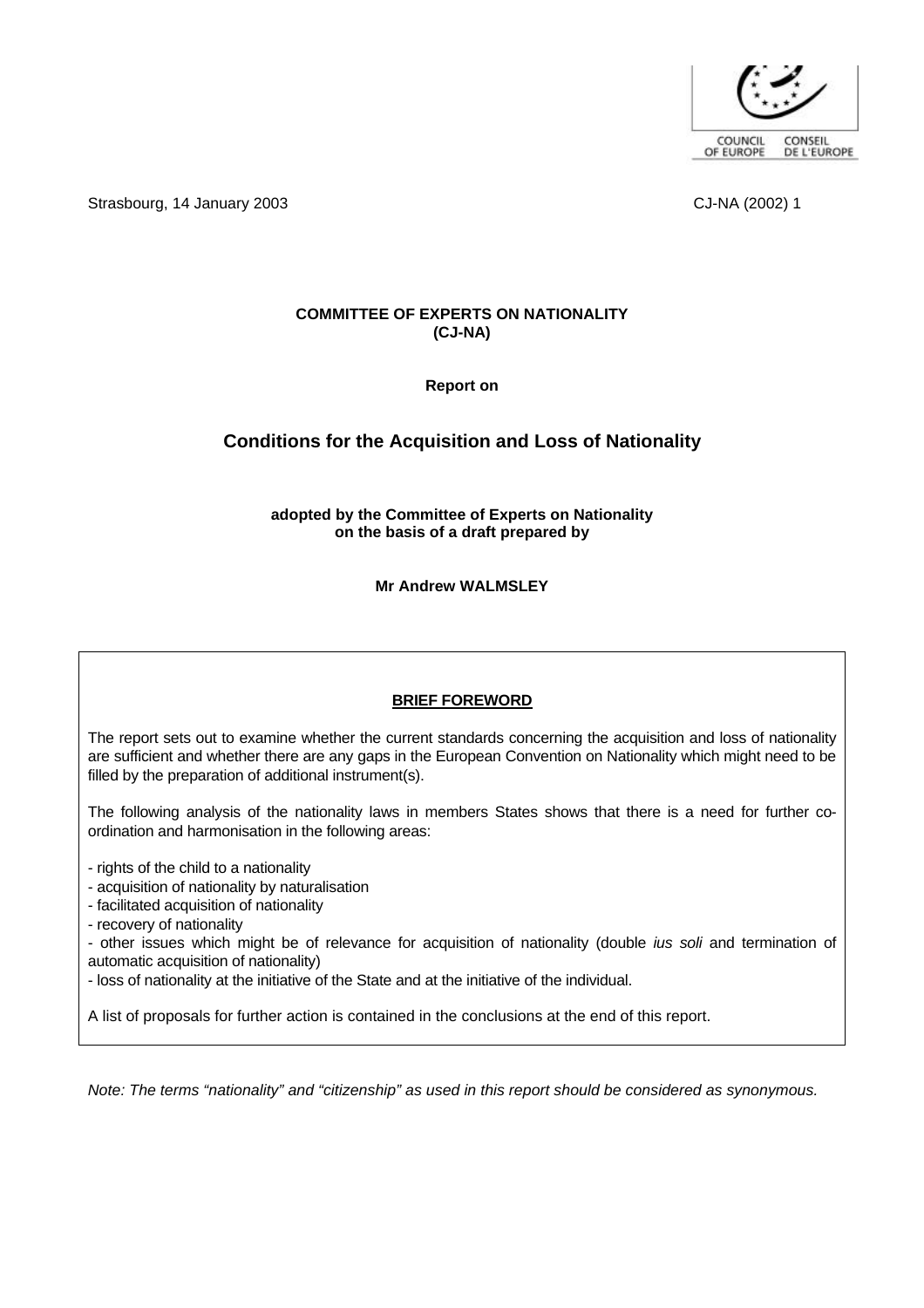# **TABLE OF CONTENTS**

# **Pages**

| А. |                                                                                      |
|----|--------------------------------------------------------------------------------------|
| В. |                                                                                      |
|    | i.                                                                                   |
|    |                                                                                      |
|    |                                                                                      |
|    |                                                                                      |
|    |                                                                                      |
|    | (e) children one of whose parents acquires or has acquired the State's nationality 7 |
|    |                                                                                      |
|    | (g) children born on the State's territory and lawfully and habitually resident 7    |
|    |                                                                                      |
|    | ii. Children born on the territory who do not acquire another nationality at birth   |
|    |                                                                                      |
|    |                                                                                      |
|    |                                                                                      |
|    |                                                                                      |
|    |                                                                                      |
|    |                                                                                      |
|    |                                                                                      |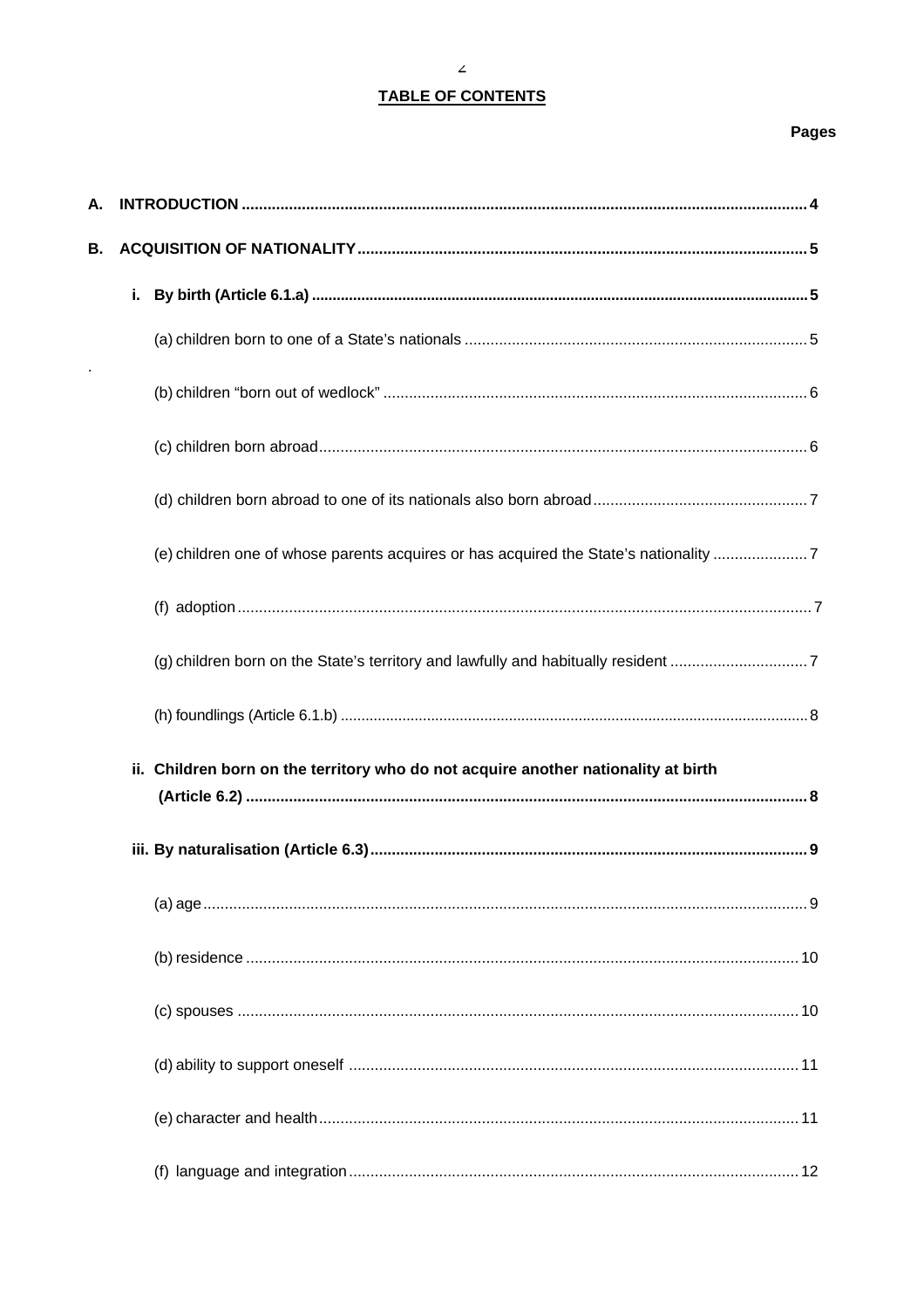|    | (a) persons lawfully and habitually resident for a period of time beginning before |  |
|----|------------------------------------------------------------------------------------|--|
|    |                                                                                    |  |
|    |                                                                                    |  |
|    |                                                                                    |  |
|    |                                                                                    |  |
|    |                                                                                    |  |
| C. |                                                                                    |  |
|    |                                                                                    |  |
|    |                                                                                    |  |
|    |                                                                                    |  |
|    |                                                                                    |  |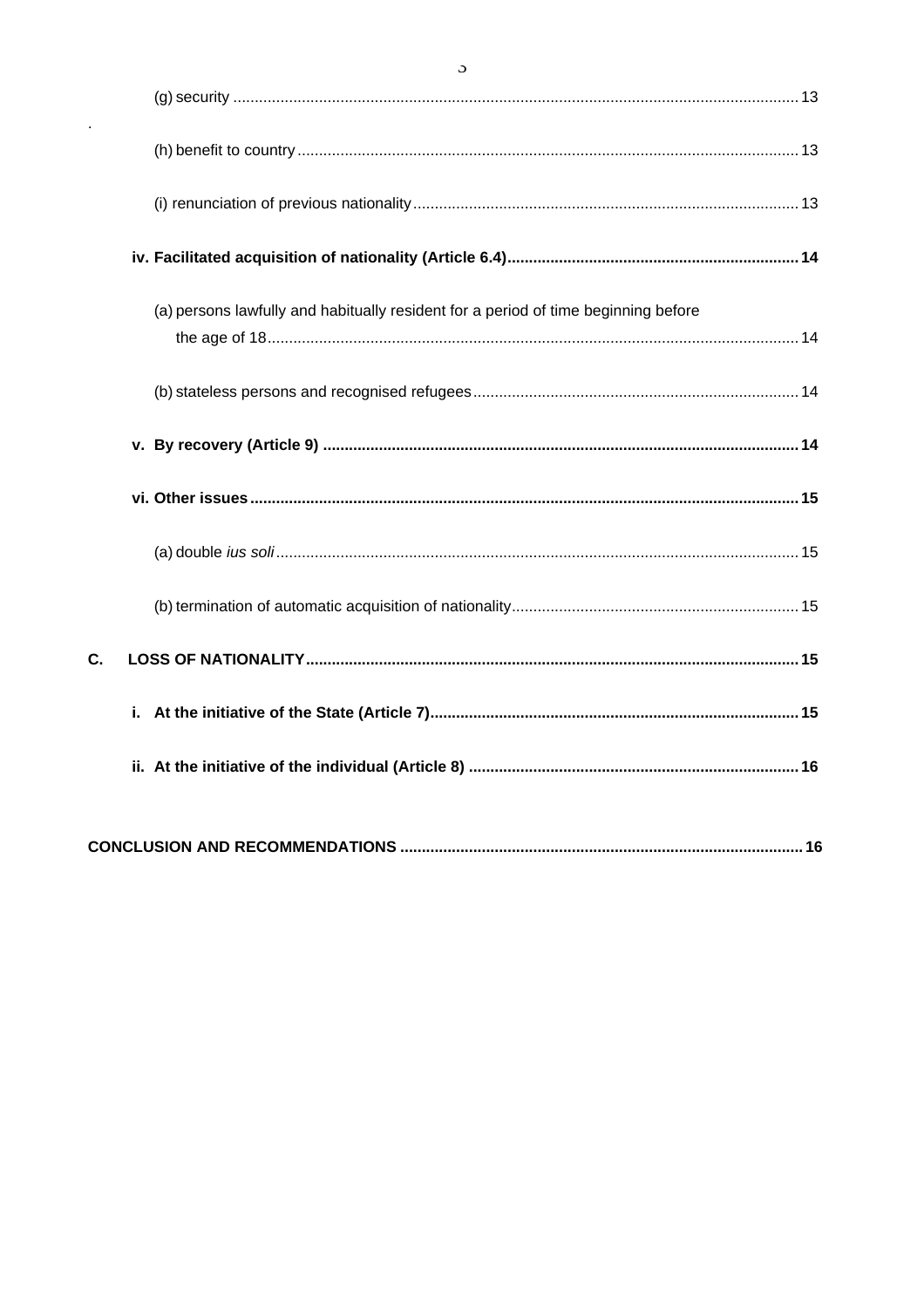# **A. INTRODUCTION**

1. At its 17<sup>th</sup> meeting, from 4-6 October 2000, the Committee of Experts on Nationality (CJ-NA) noted that all rapporteurs at the 1<sup>st</sup> European Conference on Nationality in October 1999 had touched upon the issue of the conditions for the acquisition and loss of nationality. The CJ-NA considered that this was an area where there might be a need for co-ordination and harmonisation of nationality laws and therefore requested an analysis of the nationality laws of the member States and a report for initial discussion at its plenary meeting in October 2001 and final discussion at its meeting in 2002. It determined that the aim of the study should be to explore international standards and the practice of States in this area and to propose further action by the CJ-NA (paragraph 28, CJ-NA (2000)11).

2. The need for a study such as this is that the key element of nationality legislation is how citizenship is acquired and lost. The 1997 European Convention on Nationality aimed to identify certain minimum standards for the acquisition of nationality together with restrictions on the loss of nationality at the initiative of States. An analysis of the conditions for acquisition and loss would assist the CJ-NA to consider whether current standards were sufficient, the extent to which they might lead to practical problems, and possible solutions to these problems. It might also identify possible gaps in the Convention in which case the CJ-NA would be able to consider whether further instruments, such as Protocols to the Convention, were needed. Furthermore, on 26 January 2001, the Parliamentary Assembly adopted the text of Recommendation 1500 (2001) on the participation of immigrants and foreign residents in political life in the Council of Europe's member States. The Assembly noted, *inter alia*, that "Restrictive criteria may prevent legally resident noncitizens from acquiring the citizenship of the host country, depriving them of full participation in the life of the community and, in the worst case, pushing them to the margins of society". The Assembly therefore recommended that the Committee of Ministers should "….. urge the governments of member states ….. to review their national legislation with a view to making it more flexible and adequate to the needs of immigrants and foreign residents, giving particular attention to ….. the criteria for granting citizenship". It is hoped that this study will assist member States in any review they might conduct as a result of this Recommendation.

3. The main international instruments concerning principles relating to nationality law are: the Hague Convention of 1930 on Certain Questions relating to the Conflict of Nationality Laws; the 1961 Convention on the Reduction of Statelessness; the 1963 Convention on the Reduction of Cases of Multiple Nationality; and the 1997 European Convention on Nationality. There are other Conventions in which reference is made to nationality, in particular the 1951 Convention relating to the Status of Refugees, the 1954 Convention relating to the Status of Stateless Persons, the 1957 Convention on the Nationality of Married Women, and the 1989 Convention on the Rights of the Child. The provisions of these Conventions and others were taken into account by the Council of Europe in the drafting of the 1997 Convention and, therefore, for the purpose of the study and this report, reference to these instruments will not generally be made unless especially relevant to the item under consideration. The 1930 and 1963 Conventions did not set out general conditions for the acquisition or loss of nationality. The 1930 Convention set out the principle that "each State shall determine under its own law who are its nationals", whilst the 1963 Convention was concerned with reducing cases of multiple nationality rather than the basic conditions for the acquisition or loss of nationality. Therefore, only the 1961 Convention on the Reduction of Statelessness and the 1997 European Convention are being used as the principal base lines against which the analysis of the legislation is being made.

4. This report has been prepared on the basis that the starting point of the study should be the provisions of the European Convention on Nationality rather than a detailed comparative analysis of the legislation in member States. Much helpful information has been provided by members of the CJ-NA regarding their national legislation and practices. However, this report does not refer to the specific provisions of the individual laws of member States as being an example/illustration of the particular issues. Reference to a specific clause in a member State's legislation might not give a full picture of the particular condition relating to the acquisition of its nationality by a specific category of individuals without mentioning other clauses in the legislation, and to do that would require a long and involved report.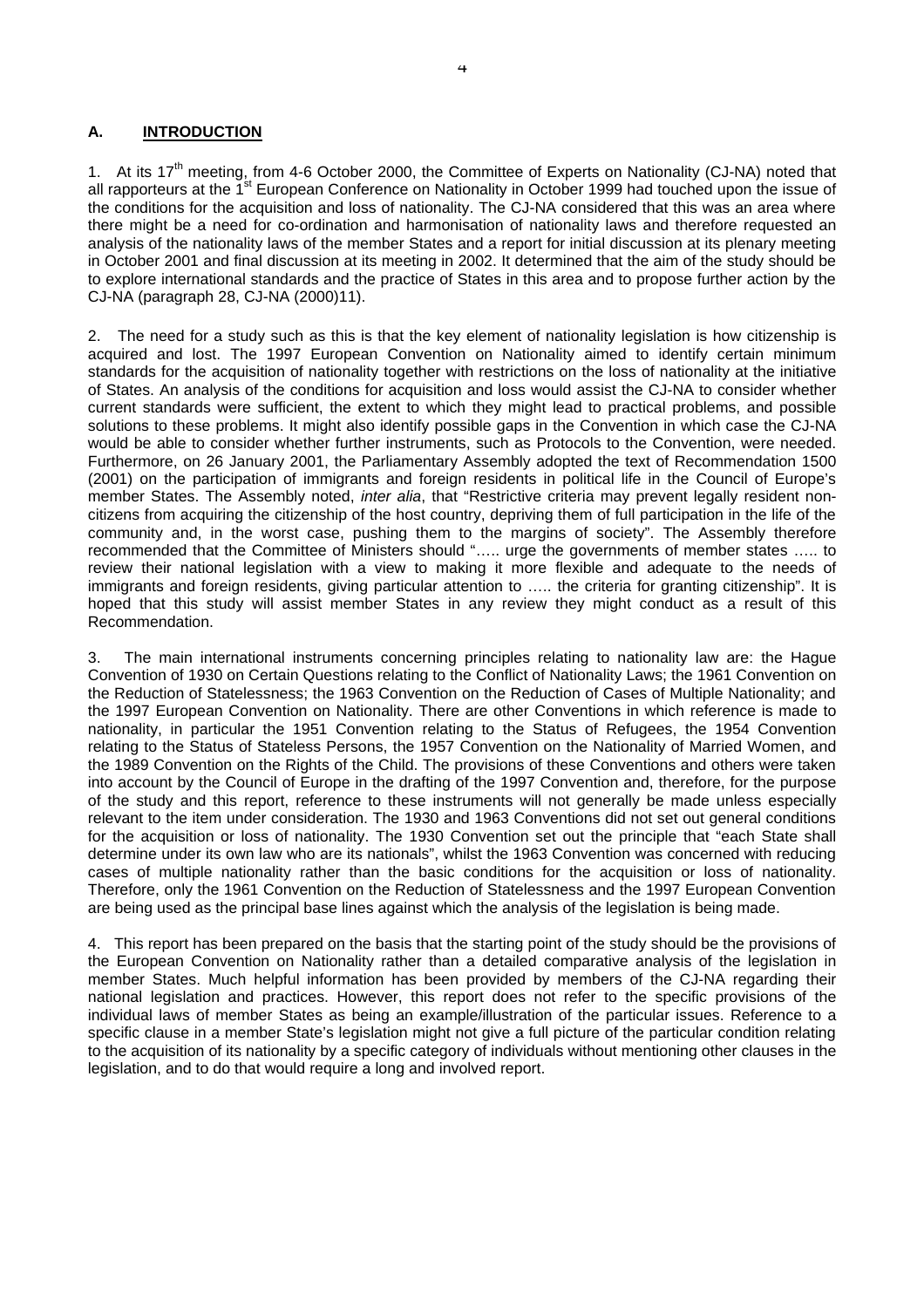# **B. ACQUISITION OF NATIONALITY**

5. Article 6 of the European Convention deals with the rules relating to the acquisition of nationality and this section of the report aims to follow the order of those rules.

# **i. By birth (Article 6.1.a)**

# **(a) children born to one of a State's nationals**

6. The Convention states that "Each State Party shall provide in its internal law for its nationality to be acquired *ex lege* by ….. children one of whose parents possesses, at the time of birth of these children, the nationality of that State Party …..". Most States have provisions in their legislation for a child born on their territory to acquire their citizenship provided that one of the parents possesses the nationality of the State. In some cases acquisition only occurs if the mother is a citizen or, if the father is the citizen, the child is legitimate. Not many States define the terms "parent" or "mother" or "father" in their citizenship legislation. On the surface this may not seem to be required, perhaps because the terms may be defined in other areas of national legislation, but this is an area which requires consideration. Leaving aside the position of adoptive parents, not all legal parents may have genetic links to the child. New reproductive technologies, for example, which appear to be in use more and more, can lead to a child being born without genetic links to the mother or father. Should the child therefore acquire the citizenship of that parent? **Since the frequency of this problem is likely to increase in the future it would be appropriate to consider defining what is meant by "parents" in the Convention and producing an instrument regarding children conceived through reproductive technology.** In this respect the situation regarding adopted children might be a useful pointer. In general, when a child is adopted, the biological parents give up their legal rights concerning the child and the adoptive parents become the legal parents. Where individuals participate in reproductive technology they usually do so in order to allow another individual to be parent of the child. That is a parallel with the parent giving up a child for adoption, and it would be useful to consider whether the child's nationality should come from the biological or the legal parents. In particular, should the nationality of the child's legal parents be the basis on which the child's nationality is determined as they are the parents at the time of the child's birth, and should the rules regarding legal parents be the ones applicable in the case of new reproductive technologies?

7. **Problems may exist concerning children whose parents have different nationalities. For example, in the legislation of the country of the parent who is not in his or her country of origin the child might only acquire the citizenship of that parent if both parents agree. It might also occur in the country of birth where the State might require both parents to agree to the child acquiring its nationality at birth. This could be regarded as being contrary to the principles behind Article 6.1 and consideration needs to be given to whether further advice should be offered to States.** For example, if the parents do not agree on the nationality, should the child automatically acquire the citizenship of the country in which he or she was born and of which one parent is a national in order to avoid statelessness? In such cases the child would have links with the State in which he or she was born both through *ius soli* and *ius sanguinis.* In cases, where the parents do not agree on the child acquiring one nationality, another solution to the problem might be that the child should acquire the citizenships of both parents, with the possibility of needing to opt for one or the other on reaching majority. Other problems might arise where the parents of the child are of different nationalities but the child is born in a third country. These are discussed in paragraphs 20 – 22. One solution, which is relevant to Article 6.1.a, would be to delete "…. Subject to any exceptions which may be provided for by its internal law as regards children born abroad". However, such an amendment to a State's law could result in many generations of foreign nationals acquiring the nationality of an ancestor at birth and thereby failing to acquire the nationality of the country in which they are born**.** Any amendment to this part of Article 6.1.a should therefore take into account the need to assist the integration of foreign nationals in their new country of residence including the ideas at the basis of the double *ius soli* rule.

8. There does not appear to be any major problems in European nationality laws concerning acquisition of nationality at birth if the mother is a national of the country in which the child is born, although there may be a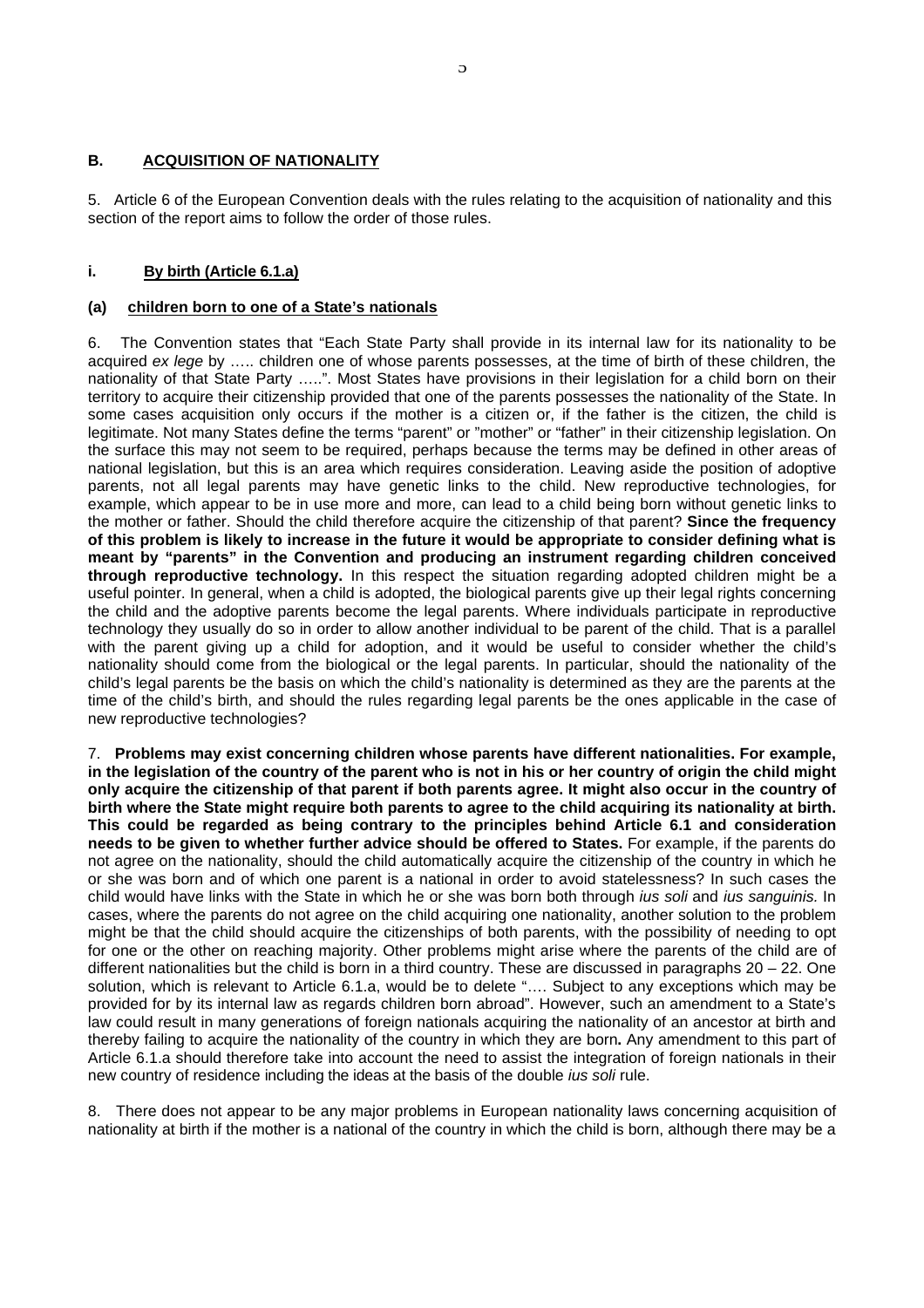requirement in some countries for the mother to formally recognise her child if the child is "born out of wedlock". Nor are there any problems regarding the acquisition of nationality at birth from the father if he is a national of the country in which the child is born provided that the child is legitimate. The real problems concern children "born out of wedlock" and children born abroad.

# **(b) children "born out of wedlock"**

9. One of the main problems regarding the application of the Convention in some member States concerns children who are "born out of wedlock", although many States do allow such children to acquire their citizenship *ex lege*. The final draft of the Convention approved by the CJ-NA allowed States to make exceptions to the Article for children "born out of wedlock" but this was amended before the Convention was referred to and accepted by the Committee of Ministers. The provisions of Article 6.1.a now make no reference to children "born out of wedlock" but allow a State which requires parenthood to be established by "recognition, court order or similar procedures" to grant its nationality to the child only if procedures determined by its internal law are followed. There is no indication of what these "procedures determined by its internal law" should or should not include. However, in some countries which allow the relationship of the child and the father to be established by recognition or court order this does not necessarily permit the acquisition of the nationality of the father as a legal consequence. The State may require further additional requirements to be met before the child can acquire the father's citizenship.

10. Furthermore, in some countries in which "recognition" is a means by which a male can establish a family relationship with a child and by which the child can obtain citizenship, it is not unknown for some males to use "recognition" as a means of obtaining citizenship for children to whom they are not biologically connected. This can lead to the abuse or misuse of nationality laws (see for example consideration of this problem in CJ-NA (99)1 rev.2) which casts some doubts on whether children should acquire citizenship *ex lege* solely on the grounds of recognition.

11. In other States, parenthood might not be established by such procedures. For example, couples who are not married but who have co-habited for a number of years might not need to seek a court order to establish parenthood and the State's laws might not contain provisions regarding "recognition". The Convention refers to "similar procedures" but contains no indication of what procedures would be acceptable. In some States, such decisions are at the discretion of the nationality authorities who might wish to determine that a family relationship exists between the father and the child. In cases where it does not exist it might be unlikely that there would be much pressure from the father for his child to acquire his citizenship but it is possible that in some cases he might wish his child to acquire his nationality because of differences with the mother. In other cases States have provisions for the acquisition of their citizenship by children "born out of wedlock" upon their (biological) parents marrying each other and the child being legitimised under their family law.

12. In many States today the number of marriages is reducing and the number of children "born out of wedlock" is consequently increasing. In other cases some polygamous marriages are not recognised in their law and any children born from that relationship would not be regarded as being legitimate. **The acquisition of nationality by children "born out of wedlock" therefore requires more detailed examination. In drafting the Convention, it proposed to allow States to make exceptions to the acquisition of citizenship for children "born out of wedlock", but now that the Convention says, in essence, that such children should acquire the citizenship of both their parents further advice should be offered to States on how to apply Article 6.1.a.** One of the determining factors regarding the grant of citizenship should be whether the child would remain stateless if he or she did not acquire the citizenship of his or her father.

# **(c) children born abroad**

13. Following the completion of its drafting of the Convention on Nationality, the CJ-NA drafted a Recommendation on the avoidance and reduction of statelessness which was adopted by the Committee of Ministers on 15 September 1999 (R99(18)) which said that "Exceptions made with regard to children born abroad should not lead to situations of statelessness" and this should be a determining factor in the application of a State's legislation. However problems can arise where one State, basically giving relevance to the principle of *ius soli*, will only allow the first generation born abroad of one of its nationals to acquire its citizenship on the basis of *ius sanguinis*. The second generation born abroad will be assumed to have a claim to the nationality of the country in which he or she is born, especially if that is the State in which his or her parent was born. However, if that country applies the principle of *ius sanguinis* before that of *ius soli* the child might be stateless. **Both States might regard it as being the duty of the other State to grant its**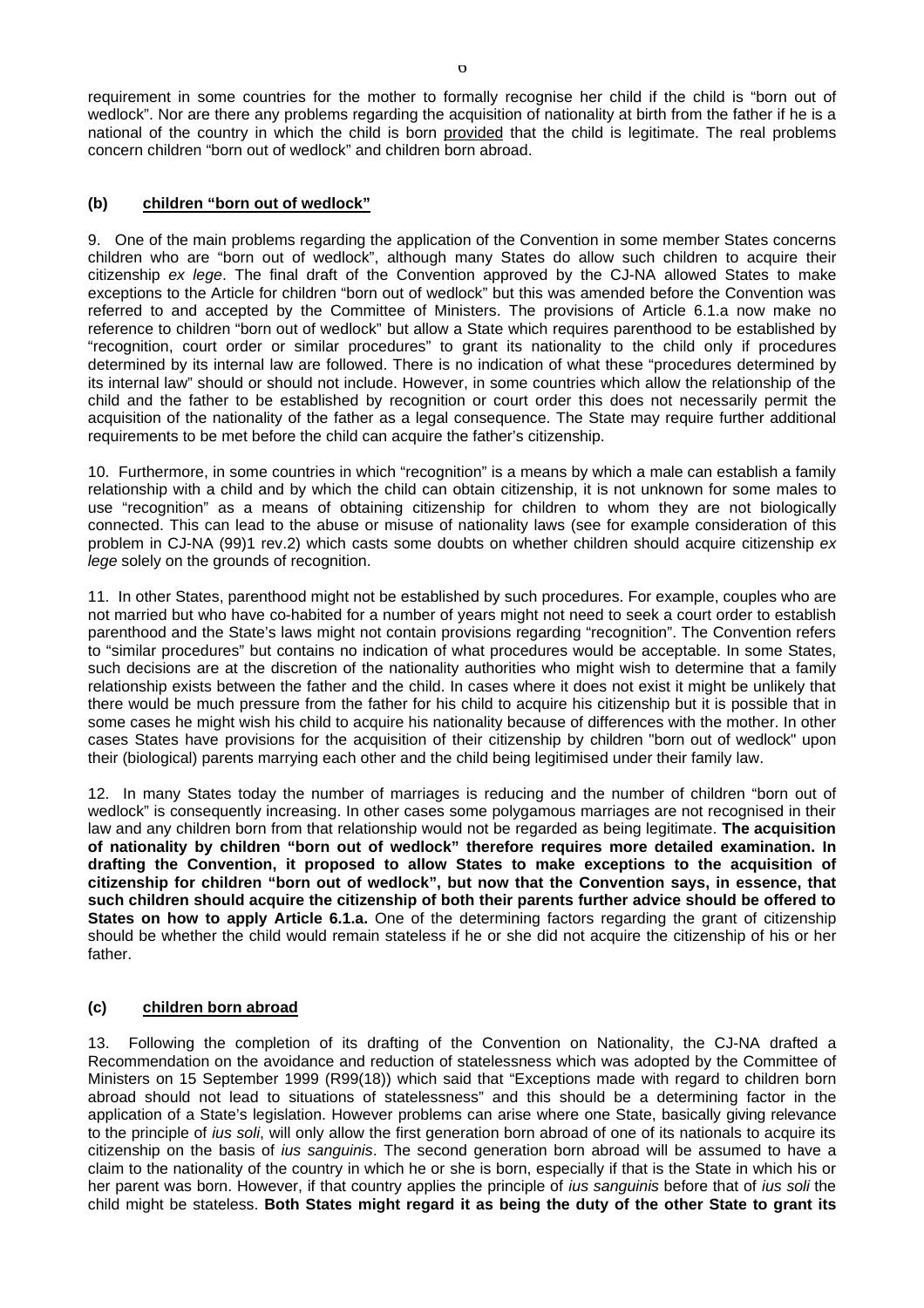**citizenship to the child, especially if both accept the Recommendation on the avoidance of statelessness**. **This conflict between laws based on** *ius sanguinis* **and those which are a combination of** *ius sanguinis* **and** *ius soli* **is a matter which would merit further examination.** *Ius sanguinis* calls into question whether citizenship should depend on what is essentially the ethnicity of the family and raises what is meant by "a genuine and effective link" with the State and how foreign nationals could establish such a link.

# **(d) children born abroad to one of its nationals also born abroad**

14. Where States do not grant their nationality to such children *ex lege* they need to consider providing facilitated access to their citizenship. Most States require any application to be made before the child reaches the age of majority but in some cases descent from a national might not be established until after the child has reached that age. In some States that person is able to make an application for citizenship after a limited period after the descent was established.

# **(e) children one of whose parents acquires or has acquired the State's nationality**

15. In most States children acquire nationality if one of their parents acquires it, although residence in the State by the child is often required. Where acquisition by this means does not occur *ex lege* children usually have the right to acquire the parent's nationality through option or registration.

# **(f) adoption**

16. Most States provide for the acquisition of their nationality by foreign children adopted by one of their nationals. Many of the requirements are similar to those concerning the acquisition of citizenship by birth, especially in cases where the adoptive parents are of different nationalities, and any provisions concerning acquisition through adoption should be considered in a similar light. Most provisions relate mainly to children adopted in the State by one of its nationals. It is however worth noticing that the 1993 Hague Convention on Adoption provides that in the case of an adoption having the effect of terminating a pre-existing legal parentchild relationship (full adoption), children adopted abroad in a signatory country should have the same rights as a foreign child adopted in the State. At the present time this would not appear to produce many problems requiring further consideration. Full adoption should be regarded basically as birth through legal channels and the right to acquire citizenship should be similar to that of a child born naturally to his or her parents. Entitlement to citizenship in such cases is likely to have already been determined in the enactment of the State's nationality laws.

17. Problems might however arise where a child has come from the country of its origin to a member State to be adopted by a national or nationals of that State and then the adoption process fails. In such cases the child might become stateless. **The issue was considered by the Parliamentary Assembly when it made its Recommendation on international adoption: respecting children's rights, and requested the Committee of Ministers to revise the European Convention on Nationality in order to make it easier for foreign children to acquire the nationality of the receiving country in the event of the adoption falling through or the adoption procedure breaking down. In responding to the Parliamentary Assembly, the Committee of Ministers referred to the opinion delivered by the CDCJ, after consultation with the CJ-NA, which accepted that these problems deserved further attention and that the possible introduction of new rules in this regard, supplementing the European Convention on Nationality, should be deliberated in the context of the current work of the CJ-NA on the conditions for acquisition and loss of nationality**. Details of this are contained in the Committee of Ministers' reply to Parliamentary Assembly Recommendation 1443(2000) (CJ-NA GT (2002) 10).

# **(g) children born on the State's territory and lawfully and habitually resident**

18. The principle of *ius soli* is no longer strictly applied in most European States but it can be applied where the parents of a child, both being foreign nationals, are permanent residents in the State. In some States acquisition of citizenship for such children can be facilitated after birth of the child as soon as the parents are granted permanent (or lawful and habitual) residence, and in other States after a defined period of residence.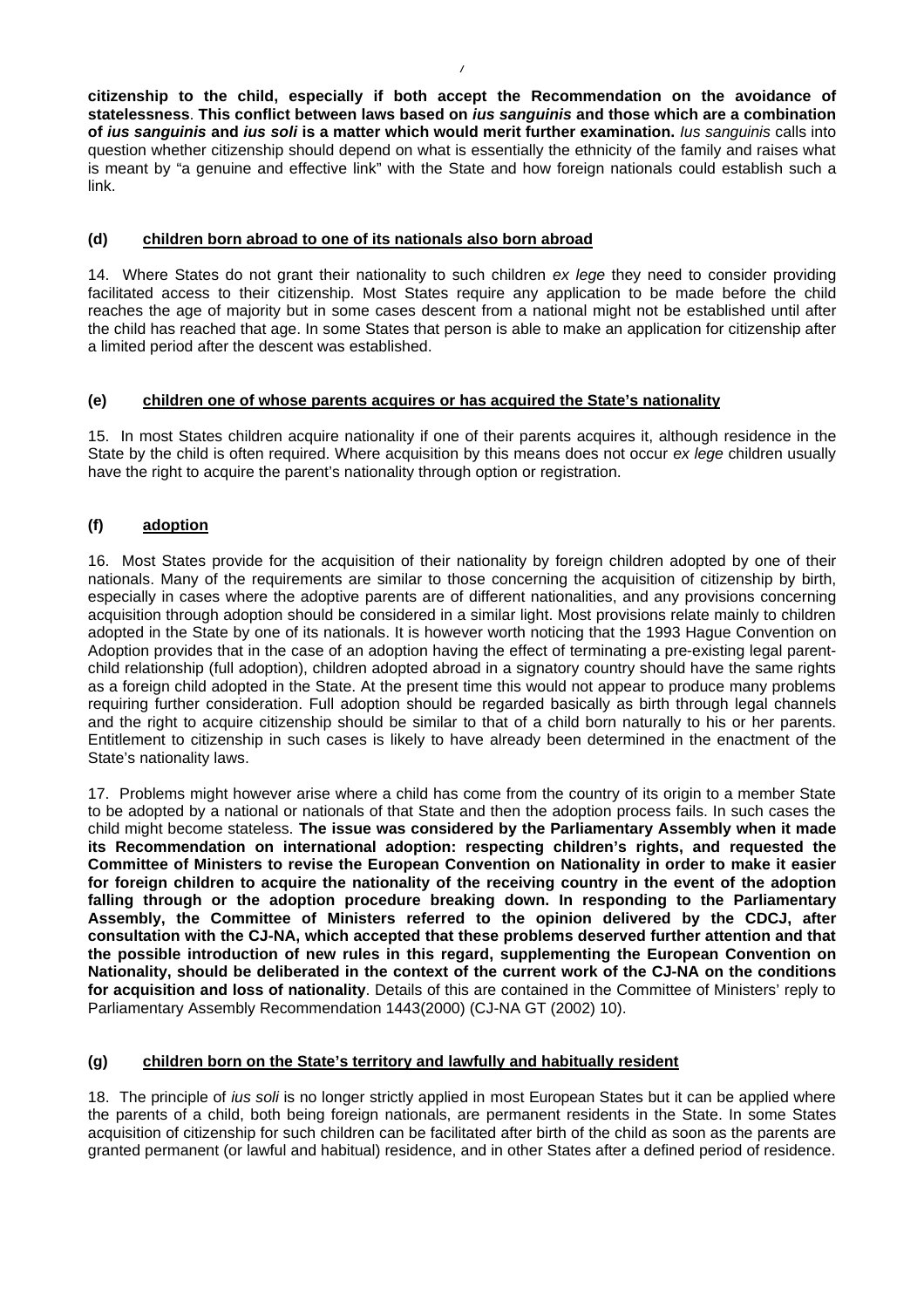**Given that** *ius soli* **is no longer applied unrestrictively by most European States it may be helpful to consider whether specific rules are needed concerning the citizenship of children born on the territory of a State and who are resident there.**

#### **(h) foundlings (Article 6.1.b)**

19. The Article provides that States should provide for its nationality to be acquired *ex lege* by foundlings found in its territory who would otherwise be stateless. This follows the provision in the 1961 Convention on the Reduction of Statelessness and generally there is no problem for most States in applying the provision. However in some States there are provisions in their legislation which only apply to new born infants rather than minors, whilst in others nationality can be lost if descent of the child is discovered even after the child has become an adult. Whilst it might be considered whether it would be helpful to provide further advice regarding the nationality of children found on the territory of a State, cases of foundlings are so few that it would not be necessary at this time to devote further attention to this matter.

#### **ii. Children born on the territory who do not acquire another nationality at birth (Article 6.2)**

20. Problems might arise concerning a child of parents of the same or different nationality born in a country of which neither parent is a national. The child might not automatically acquire citizenship of that State and yet the non-possession of the State's nationality or the non-agreement of the parents to the child acquiring one or other of their nationalities might lead to the child remaining stateless for a period of time. In other cases, where the parent or parents are refugees, they might not have the necessary documentation to establish the child's right to acquire one or both of their nationalities, and the State from which they have moved might not be willing to provide them with the necessary information. In such cases it would be beneficial if the State in which the child is born would grant the child citizenship through birth rather than allowing he or she to remain stateless, as provided for in Article 6.2. The Article provides that where children are born on the territory of the State but do not acquire another nationality at birth, the State concerned should grant its nationality to the child at birth *ex lege* or, for children who remained stateless, upon an application being lodged on behalf of the child. The Article permits States to make the outcome of such applications dependent upon lawful and habitual residence on its territory, but for no longer than 5 years preceding the application being lodged. The legislation in many countries provides for the first option whilst in others the grant of citizenship is dependent upon an application being made. There would not appear to be any major problems concerning this Article of the Convention.

21. There is no provision however concerning children born on the territory of a State who become stateless during their minority. Article 6.4.e provides that persons born on a State's territory and lawfully and habitually resident there should have facilitated access to the nationality of the State and Article 6.4.g extends this to stateless persons and recognised refugees, but the position of a child should be different. **The 1989 Convention on the Rights of the Child sets out that a child has the right to a nationality, and the provisions of Article 6.2.b should therefore be extended to children born on the territory and resident there who become stateless during their minority provided the application is made whilst the child is still a minor.**

22. Regarding children, the Convention deals with their acquisition of nationality through specified situations regarding the nationality of their parents and the place of birth of the child. It does not, however, refer to the voluntary acquisition of nationality by a child or on behalf of a child. The 1989 Convention on the Rights of a Child states that every child has the right to a nationality but the legislation of most States requires applications for nationality for the child to be made by his or her parents or legal guardian. Should children be entitled to apply for nationality on their own behalf, regardless of whether or not their parents are also seeking a change of citizenship? Should young persons have the right to remedy any decisions regarding their nationality which were taken by their parents during their minority or through the child's adoption by parents of a different nationality? **Under the 1989 Convention on the Rights of the Child a minor has the right to a nationality but should the child also have the right to recover a nationality lost through decisions in which he or she had no input? The 1997 Convention contains no reference to the voluntary acquisition of nationality by children nor their legal ability to recover nationality they have lost through actions in which they have no legal input.**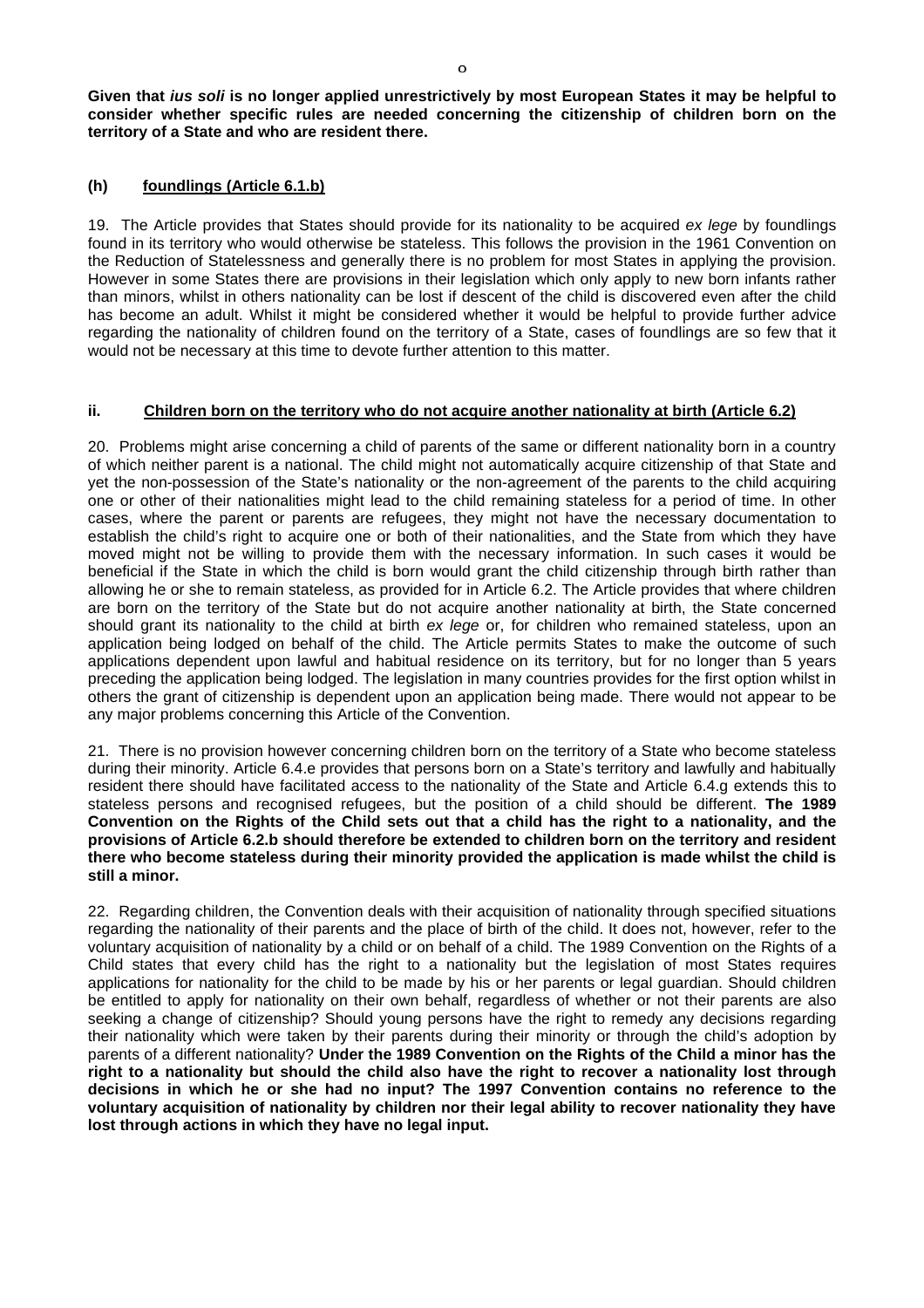#### **iii. By naturalisation (Article 6.3)**

23. The Article sets out that States should provide for the possibility of persons lawfully and habitually resident on their territory to acquire their nationality through naturalisation. It allows States to set conditions for naturalisation but only stipulates that the period of residence required of an applicant by a State should not exceed 10 years. Most States comply with that requirement and, of those that do not, many appear to be in the process of reducing the period of residence before the application may be made. The only question in regard to the period of residence is whether "lawfully and habitually resident" should include time spent when the applicant was subject to restrictions placed upon him or her by the immigration laws of the State. For example, in some countries an immigrant who legally enters the country in order to take approved employment may initially be subject to restrictions on the time he or she may remain in the country. After a number of years the immigrant may then be granted permanent residence or indefinite leave to remain in the country, and he or she would no longer be subject to the time restrictions on his or her stay. So far as naturalisation is concerned, the question would be whether the time spent before the grant of permanent residence should count as part of the period of residence required under the nationality legislation as being lawful and habitual. In most States it would, but some States have a large number of foreign nationals on their territory who are there for a temporary purpose, such as students, which would not qualify them for permanent residence. If the residence requirement for naturalisation was 5 years, should the student be allowed to apply for naturalisation after 5 years in the country subject to conditions under the immigration laws? In some countries this problem is dealt with by a specific requirement in their legislation which requires an applicant to be free of immigration restrictions and in such cases the time spent before the restrictions were removed counts towards the period of lawful and habitual residence. In interpreting the requirement for an applicant to be "lawfully and habitually" resident in a country the period of presence in a country should be the relevant and determining factor, regardless of whether the applicant was subject to immigration restrictions during that period, as it is the length of residence which establishes the connection with the country, not the absence of immigration restrictions.

Problems may however arise if a foreigner is unable to register his or her place of residence in a country due to the absence of a residence registration system. Fulfillment of the condition of lawful and habitual residence so as to meet the criteria for naturalisation may in some cases be dependent on the existence of a system of registering foreigners' place of residence. This situation should be kept in mind for further consideration.

24. As noted above, the Convention only makes reference to the length of time the residence requirement should not exceed, but paragraph 51 of the explanatory report says that "A State Party may, in addition, fix other justifiable conditions for naturalisation, in particular as regards integration". The conditions which one State requires to be met seldom match exactly those in other States but would fall into one or more of some nine basic categories mentioned below. **Many of the conditions which States are allowed to set for naturalisation constitute the very right of a State to decide who its nationals should be. However, these sometimes raise a number of other questions: some could be regarded as being discriminatory and contrary to Article 5 of the Convention, for example, and it would therefore be helpful to both States and applicants if the conditions were to be examined in detail with a view to recommendations being made on their appropriateness and which would also deal with the question of discrimination.**

#### **(a) age**

25. Many States require applicants for naturalisation to be adults, usually aged 18 years or over, which would seem to be reasonable provided that the child of an applicant could acquire the State's nationality if the parent's application was successful and the child also lived on the State's territory. This is provided for in most States but a problem might arise where one of the conditions for acquiring nationality is to renounce one's existing nationality. **In some States minors cannot renounce their nationality and in such cases the State granting nationality to the parent should also grant nationality to the child subject to the child either renouncing his or her former nationality on reaching majority or losing his or her nationality acquired by the parent if no such renunciation is made within a specified period. There is also the question, which is not referred to in the Convention, of whether children should be required to give their consent to their change of nationality.** For very young children this might not appear to be a problem given that they have no influence over the nationalities they acquire at birth or any change of nationality shortly after birth, but for those who are in their teens it might have an effect upon them and they might therefore wish to be consulted**. Where children do not have the right to apply for naturalisation**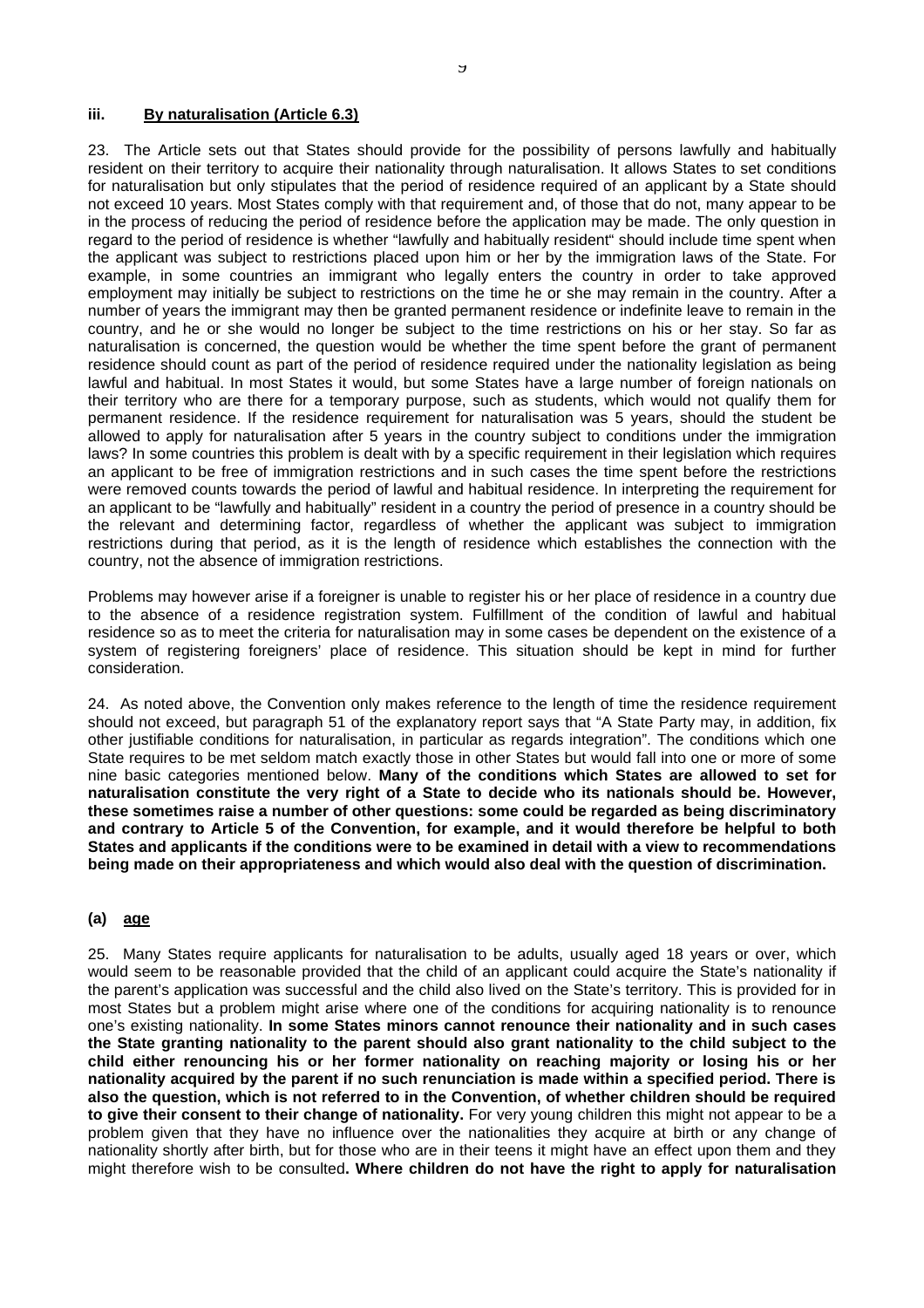**unless they are aged 18 or over, there should be other means by which the child could acquire the State's nationality.** Acquisition of nationality by children/youngsters could encourage and stimulate their integration into the State. Some States already provide for children to acquire their citizenship through less formal procedures than naturalisation but then in practice will refuse such an application if one of the parents has not acquired or is not applying for citizenship at the same time. The child's wishes should be a major factor to be taken into consideration by the State, and in cases where a child cannot acquire citizenship through other procedures, States should consider reducing the minimum age requirement from 18.

# **(b) residence**

26. In addition to the basic period of the residence requirement discussed above, the laws in some States make exceptions to the normal requirement for certain categories of applicants. The most common exception is made in respect of spouses and this is discussed below. Other exceptions relate to nationals of neighbouring countries with which there are special bonds, or to individuals of national descent who do not acquire their citizenship *ex lege*. Such provisions might be considered as being contrary to Article 5.1 of the Convention but this is discussed in paragraphs 39-44 of the explanatory report. In particular, paragraph 41 states that such provisions "would constitute preferential treatment on the basis of nationality and not discrimination on the ground of national origin". Where States specifically allow a shorter period of residence for such individuals as referred to in this paragraph, they should also consider offering such facilitation to stateless persons and refugees, as *per* Article 6.4.g, which would reduce the validity of any allegations that such preferential treatment was discriminatory.

#### **(c) spouses**

27. Most countries in which the spouse of one of its nationals does not acquire citizenship through a declaration of option have less stringent conditions for their acquisition of citizenship through naturalisation. There are a number of variations: some States require the marriage to have existed for a specified number of years without any requirement of residence; others require a (shorter) period of residence; or these two kinds of facilitations may be combined. Which requirement should be applied does not really matter provided that the overall requirements facilitate the acquisition of citizenship by the spouse (in accordance with Article 6.4.a of the Convention).

28. Other questions though, raised by the requirement, are whether residence in the State should be required and whether the facilitation should also be extended to partners in a recognised cohabitational union. In many States marriage of a woman to one of its nationals used to automatically confer its nationality upon her or give her the opportunity to acquire that nationality through option or registration. However in 1957 the Convention on the Nationality of Married Women declared that neither marriage nor the dissolution of marriage between a national of one State and a woman of another State, nor the change of nationality by the husband during marriage, should automatically affect the nationality of the wife. When Article 4.d of the European Convention on Nationality was drafted that provision was reflected in the Article which was extended to cover "spouses" in the way that the nationality legislation of most States now refers to spouses and not just to wives. Most States changed their legislation to conform to the 1957 Convention but as a result many women lost their entitlement to their husband's nationality and needed to be resident in the husband's country in order to acquire his citizenship through naturalisation. This may have been because of concerns over "marriages of convenience" (considered in CJ-NA (99)1 rev.2) but is justifiable. **It would be helpful to consider whether in cases where the spouse is not living on the territory of the State it should nevertheless be possible for the spouse to apply for its citizenship through naturalisation or option provided, as it already is provided for in some States' legislation, that the marriage has been in existence for a specified number of years and the partners are still co-habiting.** In some States marriage to one of its citizens would not entitle the spouse to emigrate to the State and he or she would not therefore be able to meet the residence requirements for the acquisition of their spouse's citizenship. But if the marriage still exists regardless of the emigration restrictions, and the partners are co-habiting abroad, then that should be a matter taken into consideration regarding the acquisition of citizenship by the foreign spouse.

29. **The term "spouse" usually means a person who is legally married to another but, as discussed above in relation to the children of such partnerships, the frequency of cohabitational relationships without marriage appears to be increasing and it might therefore be considered whether the provisions relating to spouses should be extended to partners of a legally recognised cohabitational union.** Recognition of such relationships is quite often included in the domestic law of a State, and if such unions are accepted for some legal issues then there is a strong argument that they should be recognised regarding the acquisition of citizenship. Where States do not grant their citizenship automatically to the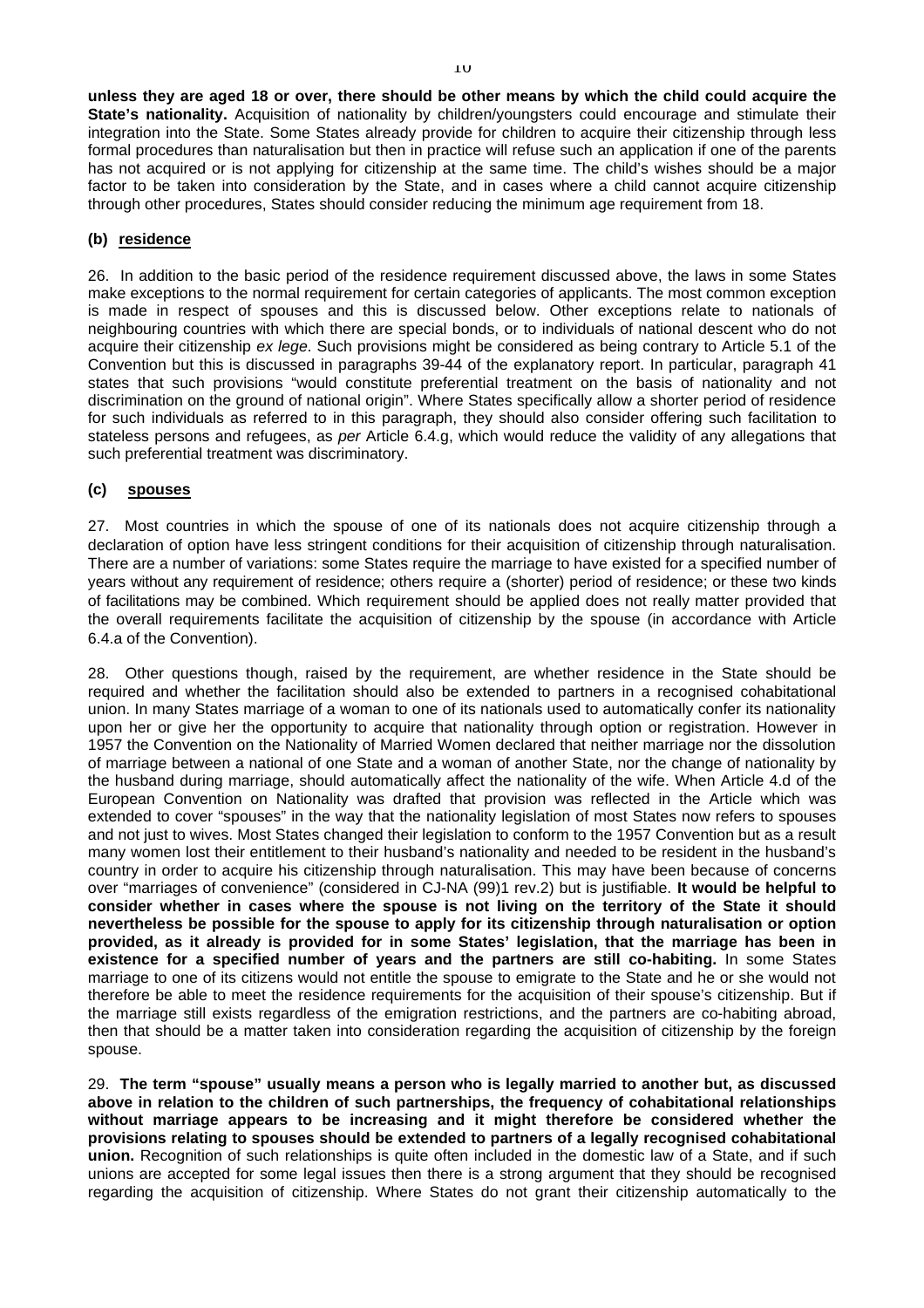spouses of their nationals upon application most of them make provision for the spouses to acquire citizenship by naturalisation under less stringent conditions than those required of other applicants, as discussed above. Some States allow partners of their citizens to apply for naturalisation after a specified number of years of a recognised cohabitational union. This would include persons of the same gender who, in some States, can marry their partner but who in most States cannot. The Convention contains no provisions on this issue and the acquisition of nationality concerning partnerships of this sort should be examined. The question of extending the facilitated procedure to the partners in acceptable cohabitational unions only arises in States which provide a certain status for such partnerships. Given their liberal approach to the general legal position of these partnerships they might wish to consider extending such an approach to the acquisition of their nationality by one of the partners.

30. **Finally, in some countries the legislation specifies that the national whose citizenship will be acquired should have been a citizen for a specified number of years. This again might be intended to reduce the number of "marriages of convenience" but in most cases this would only apply to former foreign nationals who had acquired the nationality of the State. It might be appropriate to discuss whether such provisions comply with Article 5 on non-discrimination.**

# **(d) ability to support oneself**

31. In some States one of the requirements of applicants is to have a home and/or sufficient legal income to support themselves and their families. In other countries this self-sufficiency is expressed in terms of not receiving support from the State or local authority. The need for a legitimate source of income is understood, but an illegitimate source of income is a matter which could be considered under the "character" requirement discussed below. In the legislation in which self-sufficiency is a provision there does not appear to be any discretion to waive the requirement. This could prevent some individuals from applying for naturalisation because of their unemployed status. Some people might not be able to work through a disability, whilst others might have lost their jobs through the collapse of their employers' company for reasons over which they had no control or have lost their source of income as a result of separation or divorce. In times of economic recession many individuals will find themselves unemployed and lack of the State's nationality might prevent them from applying for certain jobs. **Whilst such a requirement might be generally justifiable, it might be considered whether States should allow exceptions to be made in appropriate specified circumstances.**

# **(e) character and health**

32. Most States require an applicant for naturalisation to demonstrate his or her good conduct. This is expressed in different ways. In some cases the State requires an applicant to be of "good character", which is not defined, whereas in others specific reference is made to convictions for criminal offences. In general terms the requirements regarding character, besides those mentioned elsewhere in this part of the report, are intended to ensure that a successful applicant has not been engaged in undermining public safety, public order, health or morality, rights and freedoms or another person's honour or reputation. A major question which arises from these requirements is whether a conviction for a criminal offence should be a permanent barrier to an individual becoming a naturalised citizen. In some legislation the prohibition relates to offences punishable or punished by a specified term of imprisonment whereas others refer to offences committed during the period of lawful and habitual residence which makes up their residence requirement. None of these provisions in themselves are objectionable provided there is some recognition that criminals can be rehabilitated and that therefore some convictions should not be taken into consideration if they occurred some time before the application for naturalisation was being made. In some cases a person may have been convicted of an offence which is no longer a criminal offence and yet, strictly speaking, the conviction might still weigh against the application for naturalisation. The 1961 Convention on the Reduction of Statelessness accepts that conviction of a criminal offence is a discretionary matter when considering the grant of citizenship but it needs to be considered whether the conviction of an applicant should be allowed to constitute a permanent barrier to him or her becoming a naturalised citizen. Payment of taxes and duties and alimony are other matters which are taken into consideration in deciding the "character" requirement in some States. **It would be useful to consider what issues should or should not be taken into consideration when determining the "character" requirement and the way in which they should be applied.** The objective should be to offer advice on what is generally regarded as being reasonable.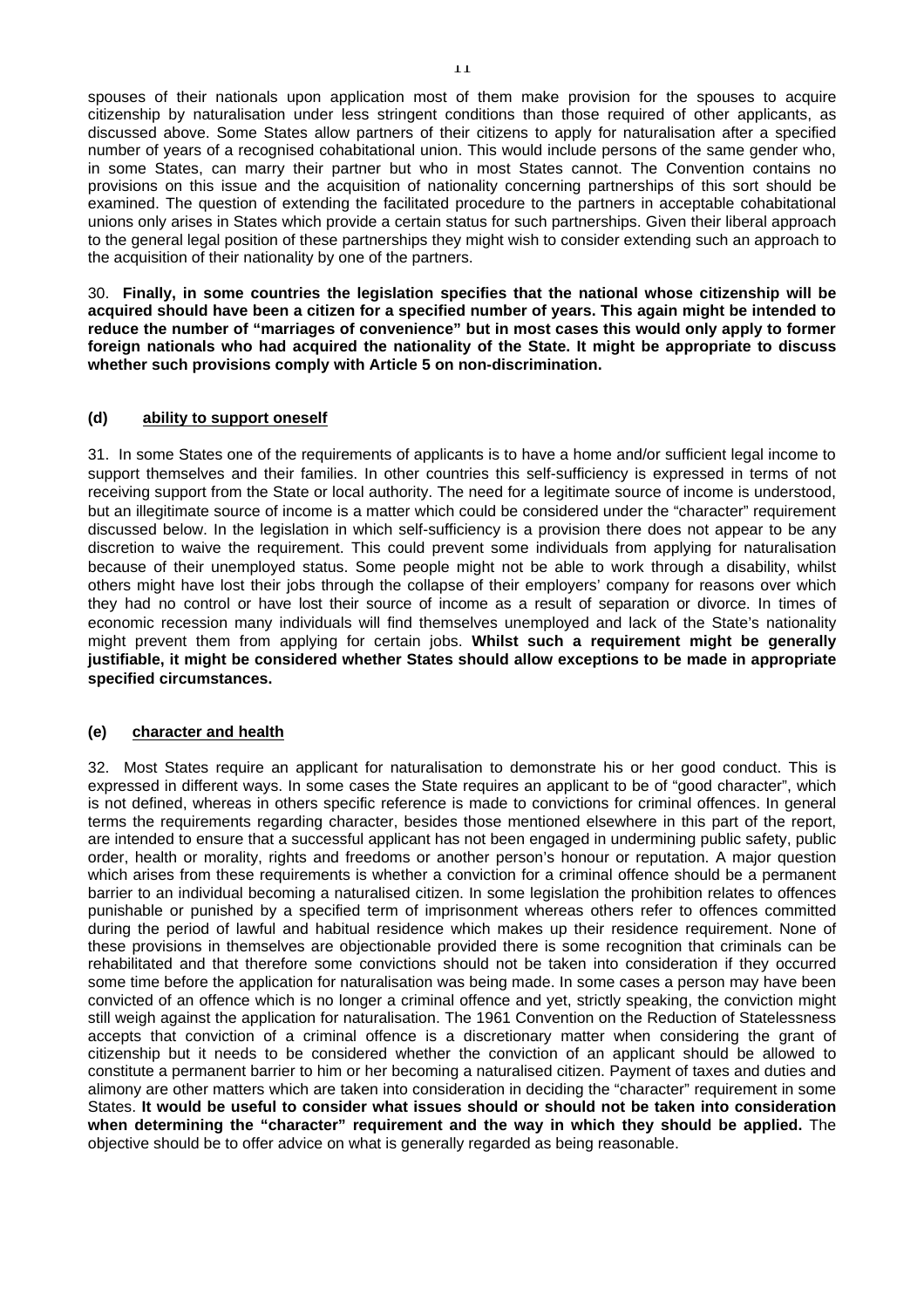33. Loyalty to the country whose nationality the applicant is seeking might also be a requirement which is largely accepted if the applicant swears or affirms an oath of allegiance prior to acquiring citizenship. Whether such an oath should be required, and its wording, are matters which are reasonably acceptable provided there is no discriminatory remarks in the oath and should be left to States to determine based upon their own history and culture.

34. In other cases an applicant's health is also a matter for consideration. **Whilst it is important that an applicant fully understands what the acquisition of a new nationality means it should be considered whether other aspects of an applicant's health are appropriate in determining the application.** If an applicant is required to be "of good health", provision should be made for exceptions to be allowed where any sickness has been short-term.

# **(f) language and integration**

35. Most countries require an applicant for naturalisation to have some knowledge of their official language (or one of them in some States in which there is more than one official language), although exceptions may be made for the spouse of one of their nationals. This is an understandable requirement, especially in these days of trans-global communications, where some States rely upon their language as one means of maintaining their identity or, in others, use it as a means of restoring their national identity. The question is what degree of knowledge of the language would it be reasonable to require. In the legislation of some States it is described as being "elementary" whereas in others it is "adequate", "to the extent necessary for communication", "to be able to make themselves understood in the community" or "mastery". In other States an applicant is required to have passed an examination regarding knowledge of the State's language before they can apply for naturalisation. But if an individual does not have sufficient knowledge of the State's language and cannot obtain citizenship through naturalisation, what would be the result of refusing the application? In some cases the applicants may endeavour to learn the language, but knowledge of the language will not affect their rights to be lawfully and habitually resident in the State. Ability to learn a new language can depend upon age, disabilities or the circumstances in which one lives. For example, people who are deaf or illiterate may find it difficult to learn a language, as might people living in an area whose inhabitants are primarily foreign nationals. **The degree of knowledge of the language which should be required is something which could usefully be discussed, together with the circumstances in which exceptions should be allowed.** Where States allow the spouse of one of their nationals to apply for citizenship even though the couple is living abroad, it might not be necessary or possible to have a language requirement for the foreign spouse, and distinctions should be made in such cases. **These considerations could also apply to the requirements in some States for knowledge of their constitution, laws, history and other issues.**

36. Requirements for knowledge regarding the language, culture and history of the country of which the applicant is seeking citizenship should exclusively be used and regarded as an element of integrating nonnationals and should not be used as a discriminatory means for a State to select its nationals.

37. Some States require an applicant for naturalisation specifically to demonstrate evidence of integration into the State. In most States in which this provision is included in their legislation there is no definition of "integration". Knowledge of the language is one thing, but what should be required of an applicant for naturalisation? In a State which has a predominant religion, would it require an applicant to convert to that religion? Or does it mean that an immigrant from a country with a basic non-European method of dressing should abandon those clothes and wear European-style clothing? What exactly is meant by "integration"? Elements of a State's law regarding integration should not be contrary to an individual's human rights or discriminatory, nor should "integration" be interpreted as being the same as "assimilation". "Integration" does not mean taking up living habits or religion or other such matters but means the ability to live together and requires tolerance from individuals towards others despite the fact that they are different. **The relationship between integration and the acquisition of nationality was a matter discussed by participants at the** 2<sup>nd</sup> European Conference on Nationality which took place in Strasbourg from 8-10 October 2001. The **Conference called upon the Council of Europe, through the CJ-NA, to pay particular attention in its future work to this broad and important issue. This is an area mainly covered by the naturalisation requirements in the legislation of States and which would benefit from further discussion.**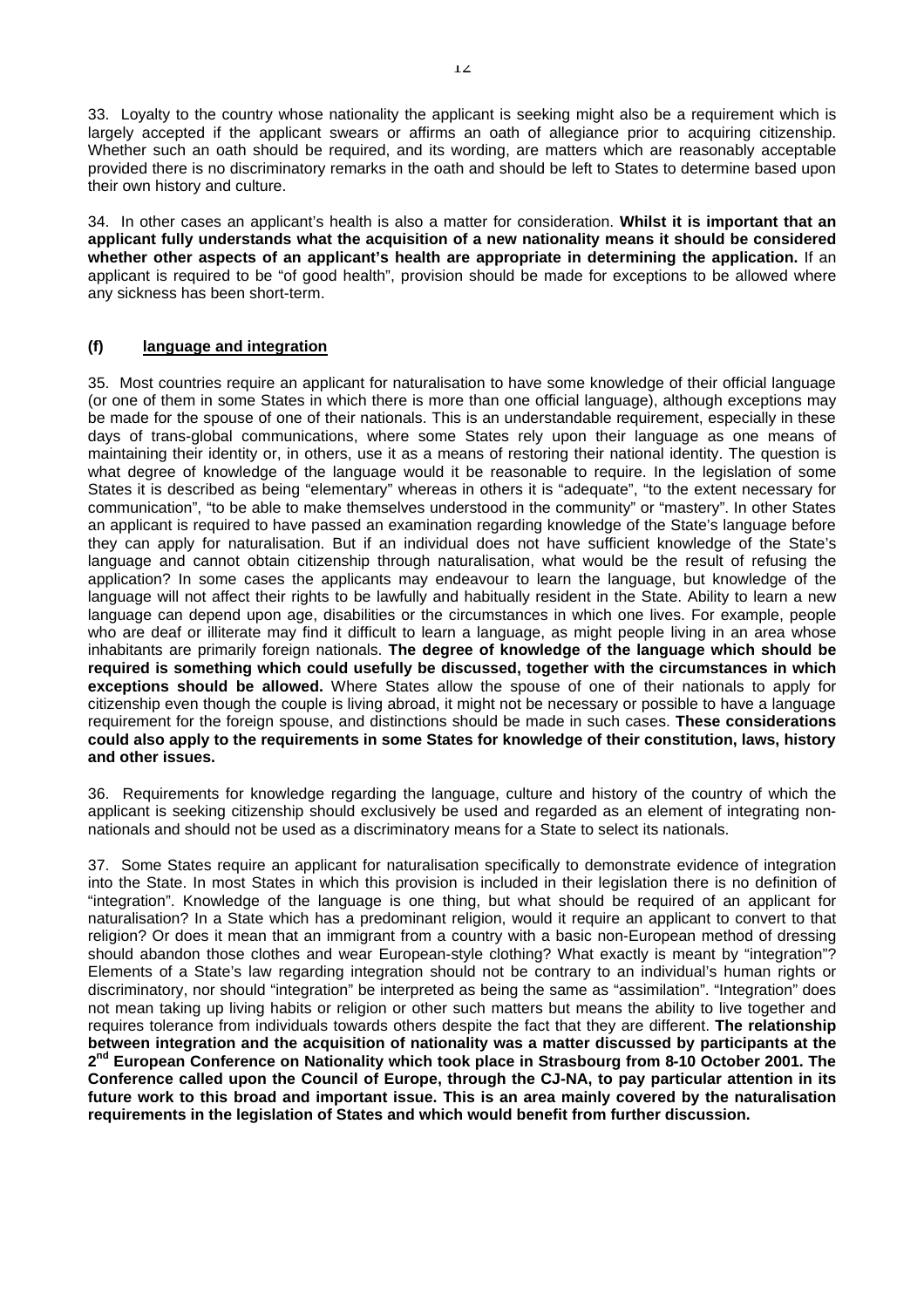#### **(g) security**

38. Many, if not all, countries take into account consideration regarding national security in determining applications for naturalisation. In some this is included in their consideration of the "character" requirement, whereas others specify that acceptance as a national should not affect security and defence of the nation or that an applicant should not have been involved in any activities undermining national security. The necessity for such a requirement or consideration is fairly obvious and refusal of naturalisation on such grounds is obviously defensible.

39. A particular current concern regarding the acquisition (and loss) of nationality concerns individuals who are involved in terrorism. Terrorism is seldom a specific issue referred to in nationality legislation. Nevertheless the European Convention on Nationality leaves wide powers to States to refuse naturalisations and many States have provisions in their internal legislation preventing the naturalisation of persons who are considered a threat to the security of the State. States have to ensure under the Convention that decisions relating to the acquisition, loss, recovery or certification of nationality shall contain reasons in writing and be open to administrative or judicial review. The Convention also permits States to withdraw their nationality from persons whose conduct is seriously prejudicial to the vital interests of the State on condition that the person does not thereby become stateless. When States aim at preventing terrorists from possessing their nationality the emphasis should be on the conditions for acquisition of nationality rather than on the possibilities of withdrawing the nationality from persons already possessing it.

# **(h) benefit to country**

40. Some States make an exception to their normal requirements for naturalisation for individuals who have made extraordinary contributions to the State's scientific, economic, cultural or national interests, including their achievements on the sporting front. Such individuals may not be granted naturalisation upon their own application but at the initiative of the State with citizenship being granted by Parliament or the Head of State. Such cases might include individuals in public office. Where a foreign national makes such a major contribution to the interests of a State it is easy to understand why the normal requirements for naturalisation might be set aside. The individual might not have established the normal genuine and effective link with the State but will have managed to create another important link through his or her activities. That would seem to be acceptable. However in some cases individuals can obtain citizenship not through residence or the establishment of a genuine and effective link but through investment of a large sum of money in the State. Such an avenue to citizenship discriminates against the less well off and could be described as "buying a passport". If citizenship legislation is generally based upon a link between an individual and the State should the ability to essentially "buy" naturalisation be accepted by other States?

# **(i) renunciation of previous nationality**

41. States who abide by the principle of single nationality usually require applicants for naturalisation to give up their existing citizenship before their new nationality is granted. In principle this is acceptable but it can lead to practical difficulties. In many cases where the applicant does not lose his or her existing nationality *ex lege* upon acquiring another, he or she needs to renounce his or her existing citizenship. In some countries they will not allow an individual to renounce his or her citizenship unless he or she possesses another nationality. Article 16 of the Convention states that a "State Party shall not make the renunciation or loss of another nationality a condition for the acquisition or retention of its nationality where such renunciation or loss is not possible or cannot reasonably be required". **Such a provision would be applicable in the case of nationals of a country which does not allow the renunciation of its citizenship, but it would not apply in the case of a country which did permit renunciation but only when the individual had another nationality. The different approaches by States leads to this problem and there is no Article in the Convention which provides a solution to it. Much of the problem could be avoided by increased cooperation between member States but in the meantime it might be considered making a Recommendation on how this might be avoided.** One such solution might be for States granting citizenship to require renunciation of existing citizenship not before they granted it but within a specified period of time otherwise citizenship would be withdrawn. At the same time States should grant the renunciation of their citizenship before another nationality is acquired provided such citizenship is acquired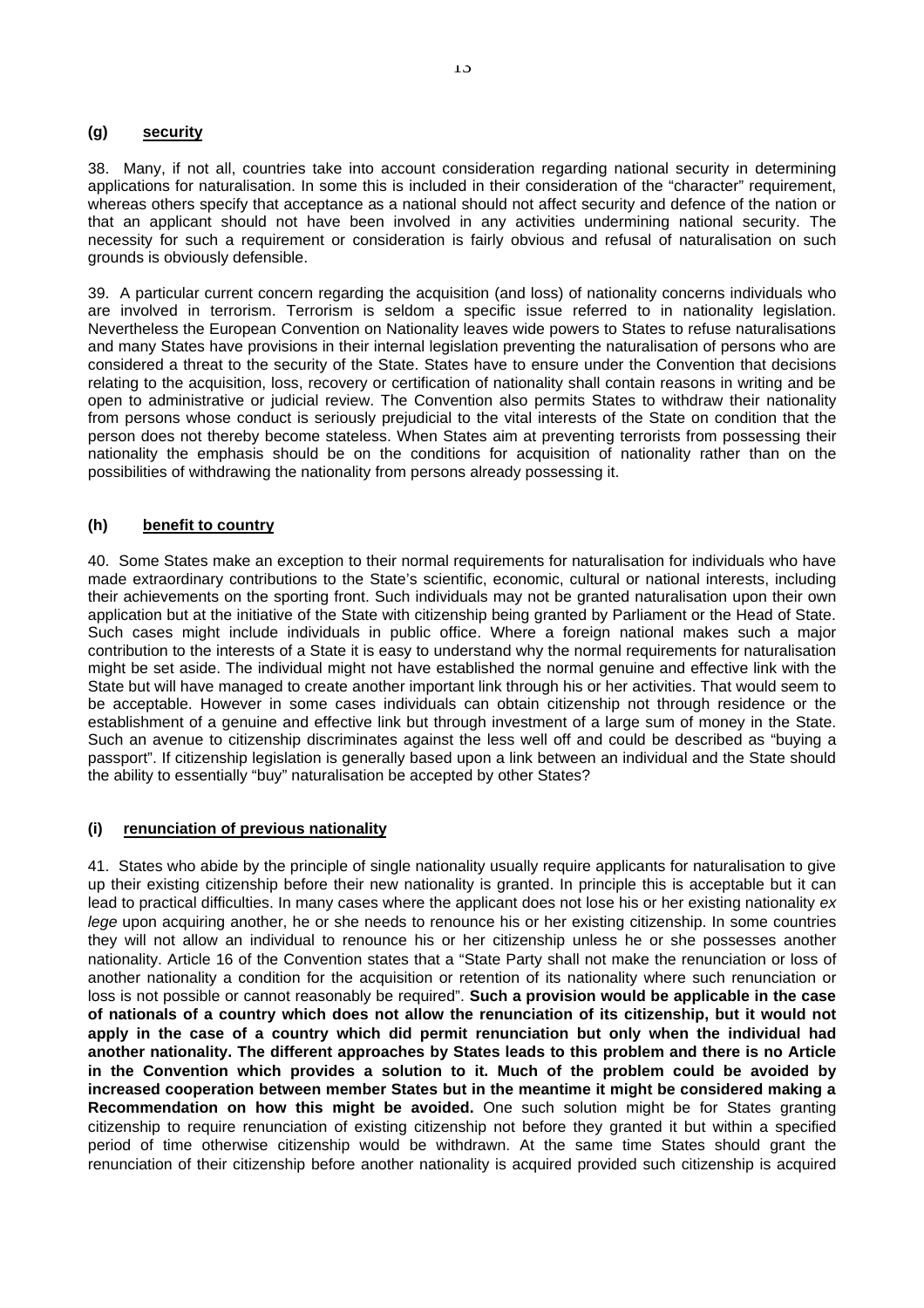within another specified period. If it is not acquired then the original citizenship would be recovered and the individual treated as though it had never been renounced. Given the possibility that an applicant for another nationality could on paper be stateless whilst awaiting the decisions of the two States the applicant should be allowed by the first State a reasonable period of time in which to renounce his or her existing citizenship, and a reasonable period of time by the second State in which to acquire a new citizenship.

# **iv. Facilitated acquisition of nationality (Article 6.4)**

# **(a) persons lawfully and habitually resident for a period of time beginning before the age of 18**

42. In some States, children born on their territory to parents born abroad can acquire citizenship of the country when they reach the age of majority. They might also apply for the nationality before they reach adulthood provided that they have been resident in the territory for a specified period of time. **Birth on the territory and lawful and habitual residence there would establish a genuine and effective link with the State. It might be considered whether any other factors should be allowed to be taken into consideration.** In cases where a parent was born in the territory but did not acquire the State's nationality, the child will be, at least, the second generation of the family living there and would therefore have close links with the State. In some States nationality is acquired by the child *ex lege* provided that the parent born in the State was also resident for a specified period immediately prior to the child's birth. Children who move to the State shortly after their birth, say before they become 5 years of age, will also establish close links with the State, especially when educated there.

# **(b) stateless persons and recognised refugees**

43. This provision (Article 6.4) reflects those in the 1951 Convention relating to the Status of Refugees and the 1954 Convention on the Status of Stateless Persons. Not many States specify in their legislation how this facilitation should be carried out. Those that do usually require a shorter period of residence for naturalisation from recognised refugees and stateless persons but attention should also be given to other means as mentioned in the explanatory report to the Convention such as less stringent language requirements, easier procedures and lower procedural fees. **Following on from of the Committee of Ministers' Recommendation on the Reduction of Statelessness it might be considered whether further instruments are required specifically relating to the acquisition of nationality by refugees and stateless persons and their dependants.**

# **v. By recovery (Article 9)**

44. Most States allow their former nationals to recover their nationality but sometimes this can only occur if the citizenship was lost through specific circumstances and specified conditions for re-acquisition are met. For example, in some States a national may only recover the nationality if it was lost through marriage, whilst in others a period of residence in the State is required. One of the most common reasons why individuals lose their nationality of origin is when they have to renounce it in order to acquire the citizenship of another country to which they have emigrated. Some States allow them to re-acquire their citizenship immediately after acquiring the new nationality without any specific requirements being met, but others require the individuals to repatriate themselves and be resident for specified periods of time. Other States make special provisions for individuals of their national origin who are repatriated in groups from another country where they have been resident. This usually occurs in cases of state succession although some States allow the individuals to acquire their citizenship through their unqualified application of the principle of *ius sanguinis.* (Some States grant their citizenship to the children of their nationals born abroad but only for one or two generations, whereas others grant their nationality to anyone who can demonstrate their legitimate descendancy from a national of that country, regardless of how long the family have lived abroad**.**). **It should be considered whether there is a need for further principles and conditions concerning the reacquisition of citizenship by former nationals.**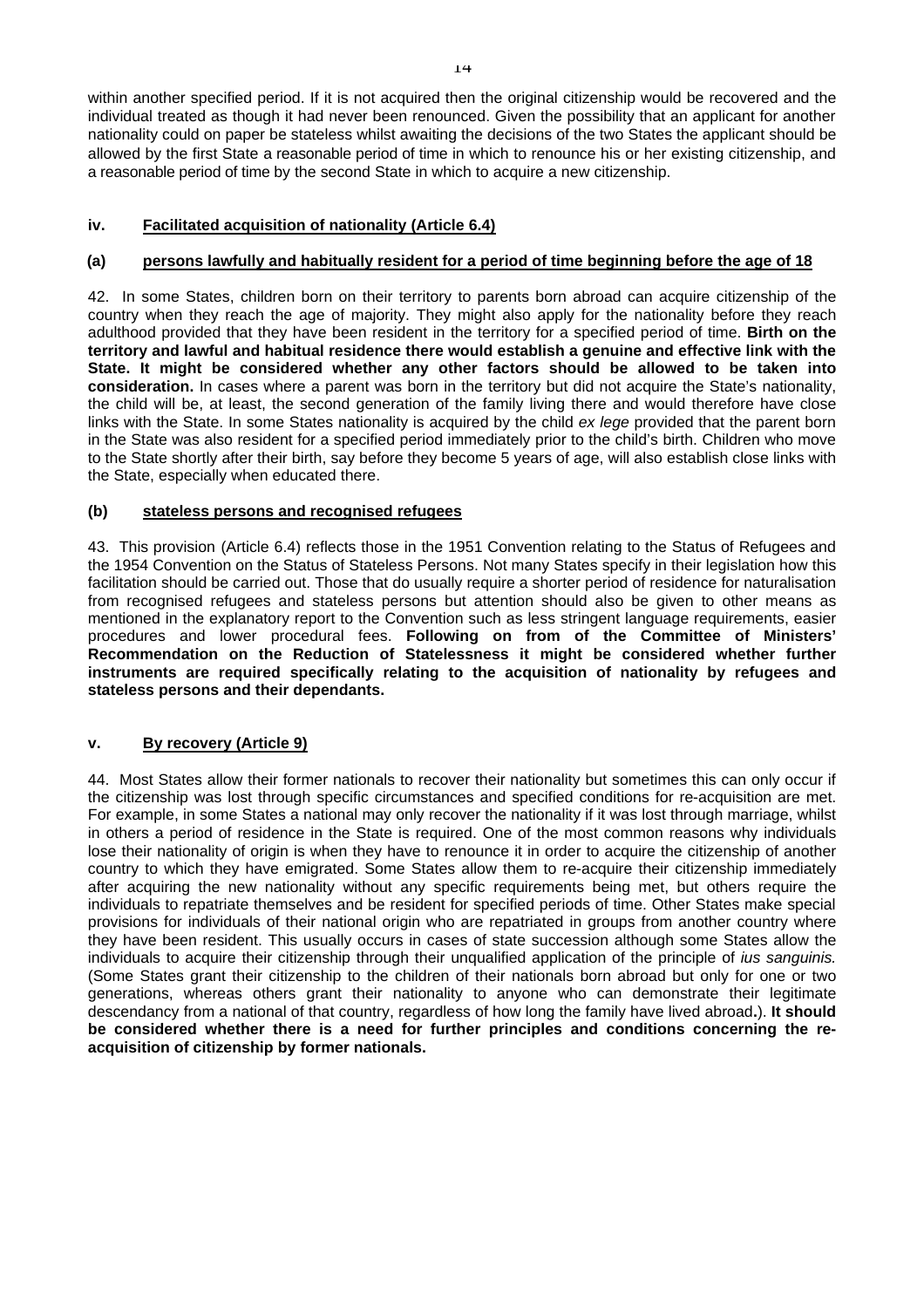#### **vi. Other issues**

#### **(a) double** *ius soli*

45. In some States, children born on their territory to a parent who is a foreign national who was also born on their territory acquire citizenship of the State *ex lege* through the application of the double *ius soli* rule. This general provision would be of particular relevance to children born to a parent who was also born in the country and was still resident there**.** The birth of a parent and a child in the State should be sufficient evidence that the family has connections with the State. Whilst the parent might not be able to meet the requirement to be integrated, this should not be a demanding factor involving the second generation of the family to be born in the State. **It might be considered whether guidelines should be drafted on this point which is also related to the acquisition of citizenship being connected to the integration of foreign nationals**. Proof of a parent's birth in the same State as the child should be sufficient to establish the child's entitlement to the nationality of the State

# **(b) termination of automatic acquisition of nationality**

46. In some States, acquisition of their nationality by children born abroad does not apply if the parent from whom they would acquire the nationality by descent was also born abroad. In other States, this restriction would apply only if the grandparent and parent were born outside the State. In cases where States apply the principle of *ius sanguinis*, children might still be entitled to the nationality of the State if they can prove their descent from an individual born in the country who acquired its nationality, even though this could have been centuries ago and the descendants had acquired the nationality of other States through their birth there. The different application of the principles of *ius soli* and *ius sanguinis* create enough problems regarding the present birth of children; the lengthy period over which they are applied creates others**. An examination as to what extent or length of time the principles should be applied would assist States in applying their nationality legislation to foreign nationals resident on their territory.**

# **C. LOSS OF NATIONALITY**

47. The provisions of Articles 7 and 8 of the Convention take into account those in the 1961 Convention on the Reduction of Statelessness but go further than the 1961 Convention by only permitting statelessness as a result of deprivation at the initiative of the State if the persons acquiring nationality did so through fraudulent conduct, presentation of false information or concealment of any relevant facts. It also limits the cases in which nationality may be withdrawn. In considering whether any further action is required in regard to these Articles account should be taken of the resolution of the United Nations Commission on Human Rights on 17 April 1998 (resolution 1998/48) which called upon States to refrain from taking measures and from enacting legislation that discriminate against persons or groups of persons on grounds of race, colour, gender, religion or national or ethnic origin by nullifying or impairing the exercise, on an equal footing, of their right to a nationality, especially if this renders a persons stateless, and to repeal such legislation if it already exists. The Commission recognised that arbitrary deprivation of nationality was a violation of human rights and fundamental freedoms, and noted that the full social integration of an individual might be impeded as a result of arbitrary deprivation of nationality.

# **i. At the initiative of the State (Article 7)**

48. Article 7 of the Convention sets out specific instances in which an individual can lose his or her nationality *ex lege* or at the initiative of the State. Automatic loss of citizenship is usually concerned with the voluntary acquisition of another nationality but it can also occur when an individual has been abroad and there has been no contact with the home State. Such matters are dealt with in the Convention (Articles 7.1.a and e). The other means of losing citizenship is through revocation. The Convention sets out in some detail the circumstances in which revocation should be allowed. These are: acquisition of nationality by means of fraudulent conduct, false information or concealment of any relevant fact (Article 7.1.b); voluntary service in a foreign military force (Article 7.1.c); conduct seriously prejudicial to the vital interests of the State (Article 7.1.d); where it is established during the minority of a child that the preconditions which led to the *ex lege* acquisition of nationality are no longer fulfilled (Article 7.1.f); and where upon adoption a child acquires a foreign nationality of one or both of the adoptive parents (Article 7.1.g). But many States have in their legislation other reasons for the deprivation of citizenship. These may include such matters as conviction for a serious criminal offence; public service without permission in a foreign State, especially if by doing so the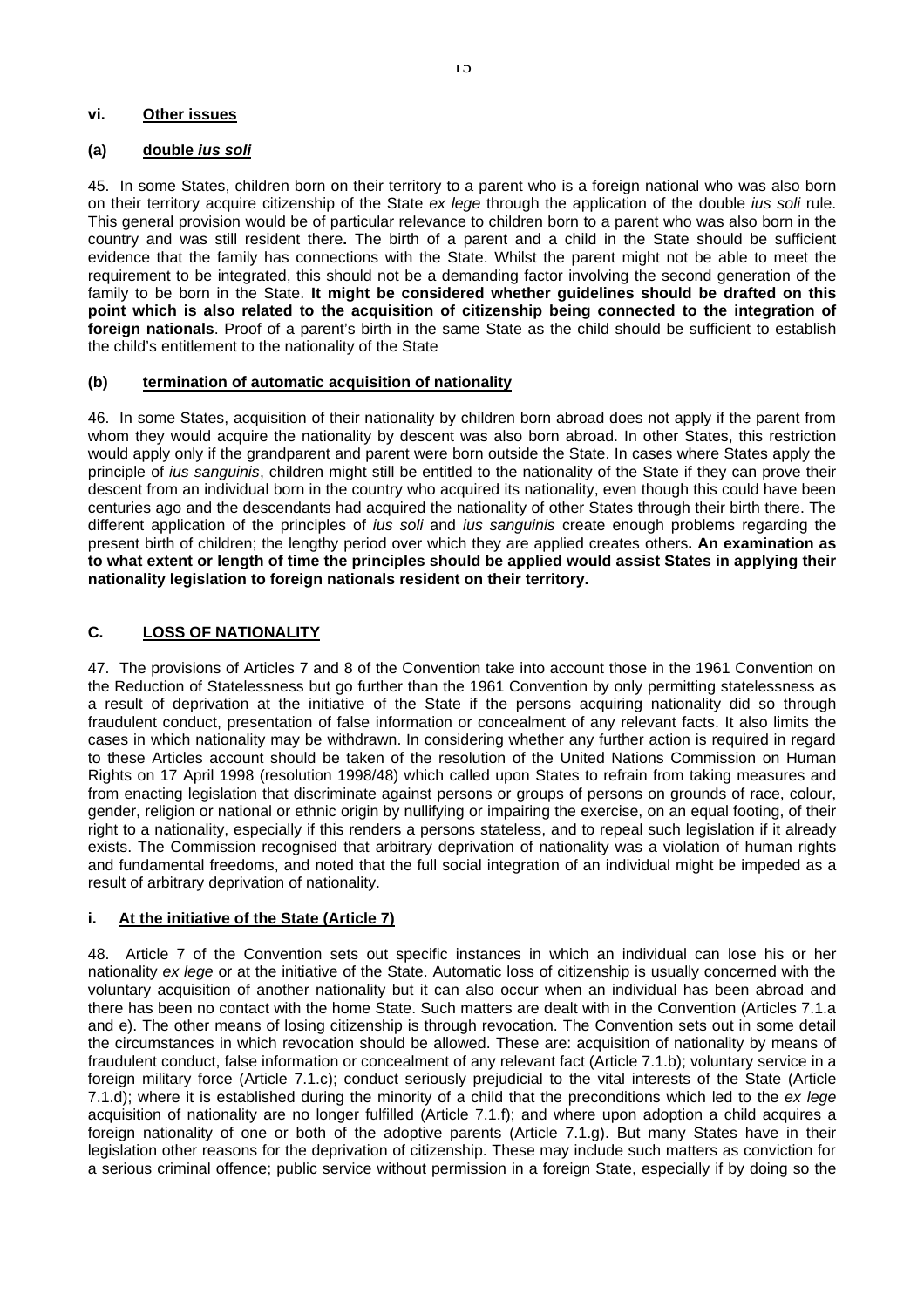individual acquires the foreign nationality; working for a foreign intelligence or security service or military organisation; performance of acts contrary to the interests of the State; where an individual fails his or her duty of fidelity and loyalty; and attempting to forcefully change the constitutional state system. These matters were rejected by the CJ-NA in drafting the Convention and it is unlikely that extra circumstances would be accepted for adding to the Convention.

49. Article 7.2 of the Convention deals with the loss of a State's nationality by children whose parents lose that nationality. It provides that a child should not lose the nationality if one of the parents retains it. **No mention is made of whether a young person should have the right to remedy any decisions regarding his or her nationality which had been lost through decisions or actions in which he or she had no input and it should be considered whether to make a Recommendation on this matter.**

# **ii. At the initiative of the individual (Article 8)**

50. Most States allow their citizens to renounce their nationality provided that they do not become stateless by so doing. State Parties may also provide in their internal laws that renunciation may be affected only upon nationals who are habitual residents abroad. **However, in addition to these conditions provided by the Convention, some States require the individual not to have criminal proceedings instituted against him or her or for renunciation not to be contrary to national security interests, or for the individual to have any legal obligations towards the State's authorities or to have tax arrears. These conditions were not accepted by the CJ-NA in drafting the Convention and it might be considered whether to comment upon the appropriateness of such requirements.**

51. **It would also be useful to consider whether exceptions should be allowed in regard to the individual's right to renounce his or her nationality in Article 8.1.** In some cases this right has been misused by individuals applying for a new citizenship in a second State so as to put pressure on the second State since by renouncing their first nationality they risked becoming stateless if they were not granted the nationality of the second country.

# **CONCLUSION AND RECOMMENDATIONS**

52. The conditions which States apply when defining their body of nationals constitute the very essence of any nationality laws. The European Convention on Nationality is exceptional amongst international conventions in this field in providing, *inter alia*, a maximum period (ten years) after which States should allow in their internal laws for the possibility of the naturalisation of persons lawfully and habitually resident on their territory. The present analysis of the nationality legislation of member States has shown that in most States the law either meets the majority of the provisions of the European Convention on Nationality or is in the process of being altered in order to comply with the Convention (although this may take some time). However the Convention sets out minimum standards and, in the light of Parliamentary Assembly Recommendation 1500 (2001) which urges Governments of member States to review their national legislation with a view to making it more flexible and adequate to the needs of immigrants and foreign residents, it should be considered whether further guidance is required. In particular it would be useful to identify the possibility of further rules for the acquisition and loss of nationality in addition to those already included in the European Convention. The areas for consideration would include (not in order of priority):

- (a) matters relating to integration and nationality of immigrants (paragraphs 2, 7, 18, 25, 35-37 and 42) – in particular (i) the need to assist the integration of foreigners in their new country of residence; (ii) easing the procedures for children to acquire a State's nationality in order to encourage and stimulate their integration into the State; and (iii) the degree of knowledge required of the State's language, constitution, laws, history, etc. in order to be naturalised
- (b) residence requirements, including the concept of double *ius soli* (paragraphs 23, 26-28 and 45)  $(i)$  – in particular residence requirements in the cases of spouses and (ii) the acquisition of nationality by second generation children of immigrants